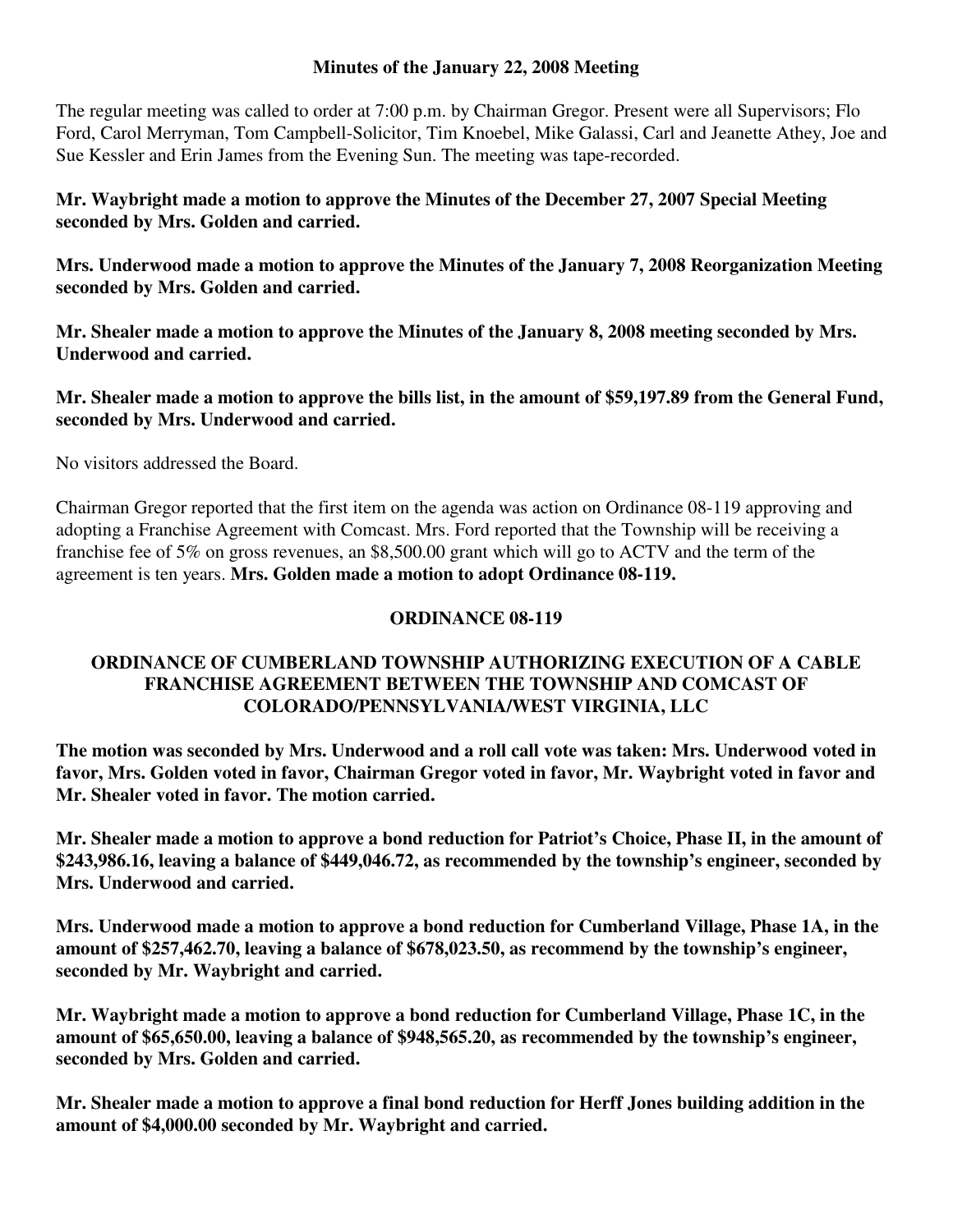Mr. Knoebel reported that the township has received two requests for bond reductions from Cambridge Crossings, which is located along Boyd's School Road and Table Rock Road. He added that they have determined that the township does not have enough bonding secured for this project at this point and a meeting has been held with the developer's representative. He stated that they anticipate that they will be addressing the situation through the submission of an amended plan; however, action is needed on the two requests and his recommendation would be to deny both requests and to direct the developer to reconcile the bond amount and provide a corrected amount no later than February 15, 2008 so that it can be reviewed and discussed prior to the meeting. He also recommended that the township follow-up quickly with a letter letting the developer know that the requests have been denied and attaching a copy of his letter dated January 21, 2008. **Mrs. Golden made a motion to deny the requests (requisition #1 and #2) from Cambridge Crossings for bond reduction and require the developer to reconcile this matter and present a corrected bond, in the amount stated by the township's engineer, no later than February 15, 2008 seconded by Mrs. Underwood and carried.** 

Mr. Knoebel reported that the Joe and Sue Kessler Plan creates one new building lot on Swetland Road. He added that the Sewage Planning Module was approved by the Board and subsequently has been approved by PADEP. **Mr. Waybright made a motion to approve Resolution 08-03 Final Plan Approval for Joe and Sue Kessler seconded by Mr. Shealer and carried.** 

Mr. Knoebel also reported that he has discussed the Edward Baranski Preliminary Plan with Mr. Sharrah and he is in agreement with the conditions of his January 9, 2008 review letter and these conditions will be met on the final plan. He reported that the plan creates four single-family lots on Herr's Ridge Road. He reported that the Planning Commission has recommended approval subject to the engineer's comments being addressed including the completion of a water feasibility study in accordance with Section 411.F of the SALDO. Mrs. Golden stated that she would be abstaining from the voting because of the proximity of this subdivision to her house. **Mr. Waybright made a motion, on the advice of the township's engineer, to approve the Edward Baranski Preliminary Plan subject to the conditions as stated in the January 9, 2008 review letter and the completion of a water feasibility study as required by Section 411.F of the SALDO seconded by Mrs. Underwood and carried. Mrs. Golden abstained.** 

**Mrs. Underwood made a motion to approve a Certificate of Appropriateness for Apple Ridge Family Medicine located on Biglerville Road seconded by Mr. Waybright and carried.** The application had also been approved by the township's HARB.

Chairman Gregor stated that the next item was an application for a Special Event Permit for the 145<sup>th</sup> Re-Enactment of the Battle of Gettysburg on July 4, 5 and 6, 2008. The event will be held at the Redding Farm on Table Rock Road. The plan had been reviewed by the township's Chief of Police, Code Enforcement Officer and EMA Director. Mrs. Ford reported that the rain date for the event is August 1, 2 and 3, 2008. **Mr. Waybright made a motion to approve the Special Event Permit for the 145th Re-Enactment on July 4, 5 and 6, 2008 seconded by Mrs. Underwood and carried.**

Chairman Gregor reported that there were ten requests for extension for plan approvals on the agenda and Mr. Knoebel was in agreement with granting all of the requests as follows:

**Mr. Waybright made a motion to approve a 90-day request for extension from William F. Hill and Associates, Inc., on behalf of Donald and Linda Yingling (D & L Enterprises), seconded by Mr. Shealer and carried.** Approval will be needed by May 2, 2008.

**Mr. Shealer made a motion to approve a 90-day request for extension from Group Hanover, Inc., on behalf of Pickett's Choice Condominiums, seconded by Mrs. Underwood and carried.** Approval will be needed by April 30, 2008.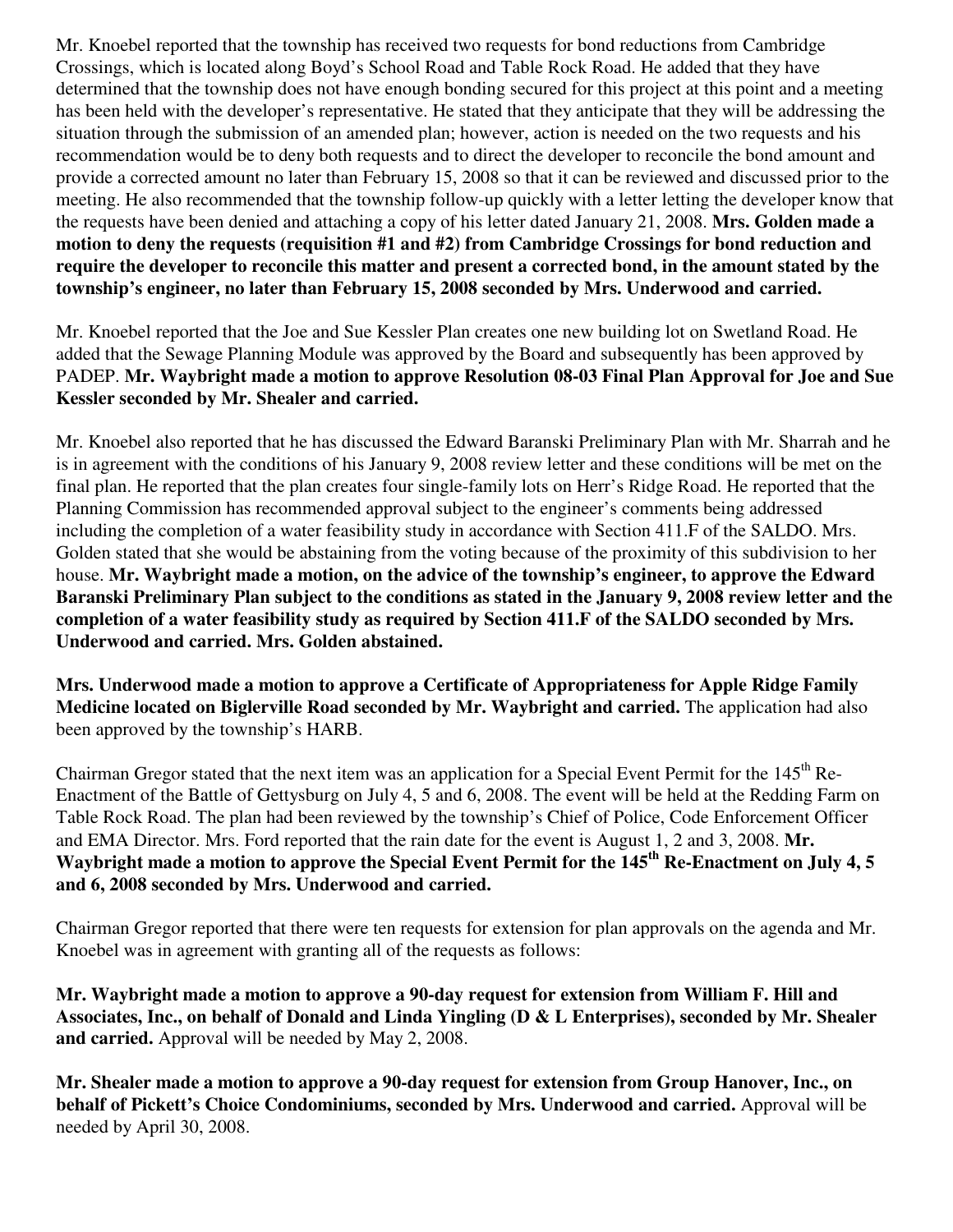**Mrs. Underwood made a motion to extend the approval period for The Ridge – 2 Lot Subdivision until July 30, 2008, as requested by Robert A. Sharrah, PLS, on behalf of David and Ellen Sites and Realty Leasing and Management, Inc., seconded by Mrs. Golden and carried.** 

**Mr. Shealer made a motion to approve a request from Robert A. Sharrah, PLS, on behalf of Graphcom, Inc., to withdraw their plan from further consideration and approval seconded by Mrs. Golden and carried.** 

**Mr. Waybright made a motion to extend the approval period for Cumberland Village, Phase II Preliminary Plan until April 30, 2008, as requested by Robert A. Sharrah, PLS, on behalf of Martin Farm, LLC, seconded by Mrs. Underwood and carried.** 

**Mr. Shealer made a motion to approve a 90-day request for extension from, Penn Terra Engineering, Inc., on behalf of S & A Homes, Inc., for The Crossing II Preliminary Plan seconded by Mr. Shealer and carried.** Approval will be needed by May 6, 2008.

**Mrs. Underwood made a motion to approve a 90-day request for extension from, Penn Terra Engineering, Inc., on behalf of S & A Homes, Inc., for The Crossing I, Phase I Final Plan seconded by Mrs. Golden and carried.** Approval will be needed by May 8, 2008.

**Mrs. Golden made a motion to approve a 90-day request for extension from Penn Terra Engineering, Inc. for the Arthur Shaw – Old Mill Road Sewage Pumping Station Final Plan seconded by Mrs. Underwood and carried.** Approval will be needed by May 7, 2008.

**Mr. Waybright made a motion to extend the approval period for Cannon Ridge, Phase III Final Plan until July 30, 2008, as requested by Robert A. Sharrah, PLS, on behalf of S & A Homes, seconded by Mrs. Underwood and carried.** 

**Mrs. Underwood made a motion to extend the approval period for Comfort Suites #PA553 Land Development Plan until April 30, 2008, as requested by Robert A. Sharrah, PLS, on behalf of Jayjyoti Corporation, seconded by Mrs. Golden and carried.** 

A Conditional Use Hearing for Dave and Susanne Stockman Murphy, 125 Barlow-Greenmount Road, for a single-family home in a VMX District was scheduled for February 22, 2008 at 9:00 a.m. The home will be for Mrs. Murphy's parents, Charles and Patricia Eyler.

Mrs. Ford reported that Supervisors and staff have been receiving phone calls and e-mails from Jean-Sebastein Tremblay regard H.B. 418 regarding foreclosures and bank foreclosures and he is asking the Board to pass a resolution encouraging the House to encourage the Congress to do something about this crisis. Mr. Campbell suggested that Mrs. Ford document something in writing to Mr. Tremblay expressing the Board's general thoughts on his request and asking that no further contact be made. The Board was in agreement with this course of action.

The Assistant Secretary's report for December was handed out.

Mr. Waybright reported that the John Horner Farm was accepted into the County's Farmland Preservation Program.

Chairman Gregor reminded the Board of the Conditional Use Hearing scheduled for January 29, 2008 at 7:00 p.m. for RAK-BLK Ltd. Partnership.